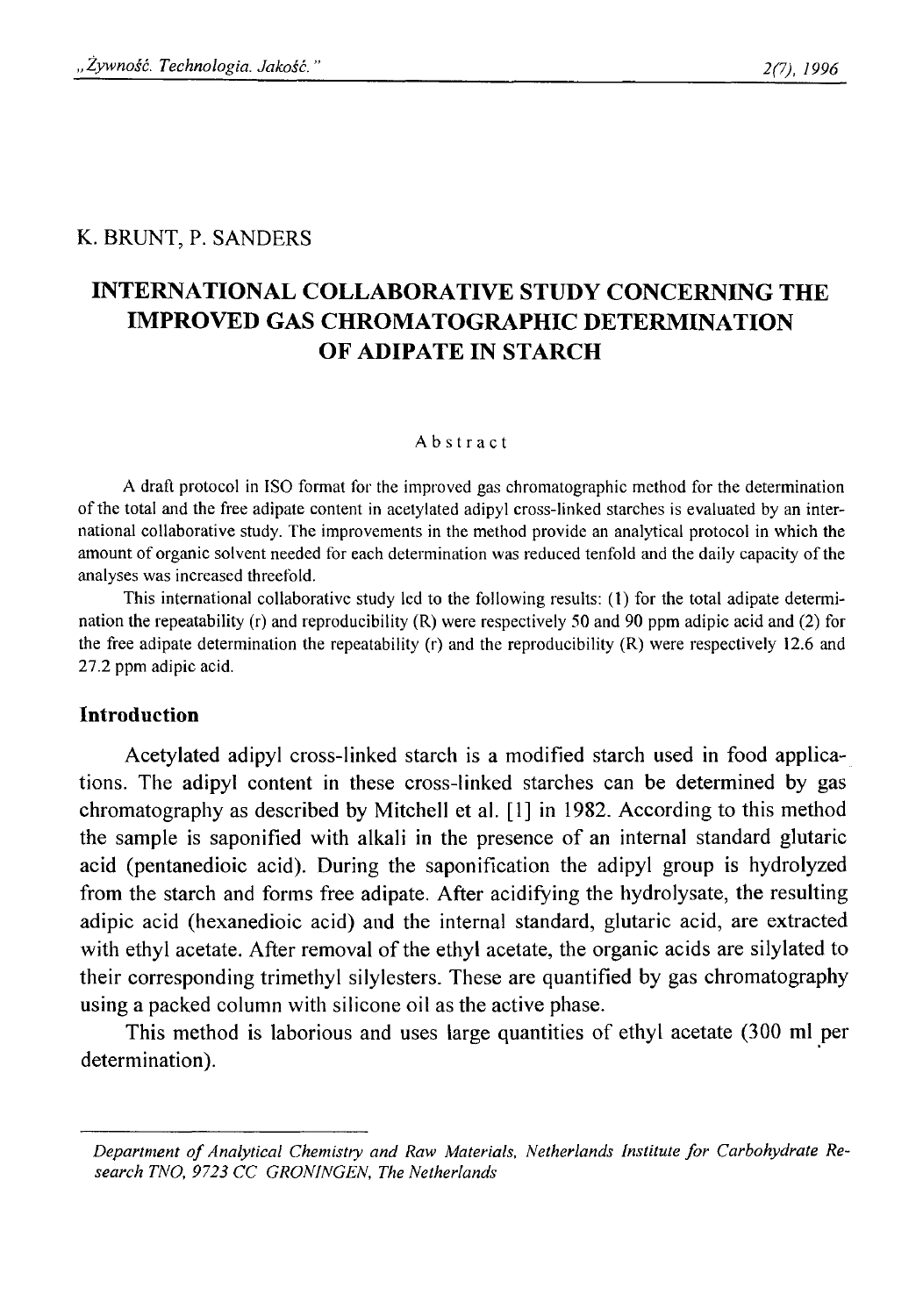## *INTERNATIONAL COLLABORATIVE STUDY CONCERNING THE IMPROVED GAS CHROMATOGRAPHIC...* 55

For environmental and economic reasons, and for improved efficiency, we have miniaturized the analytical method, especially with respect to the amount of organic solvent needed for each determination [2]. Provided that the samples of cross-linked starch to be analyzed are homogeneous, the sample weight can be decreased considerably. Consequently, the amount of organic solvent can be decreased, resulting in a considerable reduction of time needed for the evaporation to dryness of the ethyl acetate extracts.

Moreover, we have used pimelic acid (heptanedioic acid) as an internal standard instead of glutaric acid. The solubility of pimelic acid in water, and its extraction behaviour, is more similar to adipic acid than glutaric acid.

This improved methodology results in a reduction of about 90 % in the use of ethyl acetate needed for each determination, and in an increase of about 200 % in the daily capacity of analysis.

This improved method has been discussed in ISO/TC93 WG3 "Starch (including derivatives and by products) – Chemical functions". A draft protocol in ISO format of this method was prepared and an international collaborative test study has been started to evaluate this method for the determination of adipic acid content of acetylated distarch adipates.

In this paper the results of this international collaborative study are presented and discussed.

## **Material and methods**

# *Chemicals*

The following chemicals were used:

- concentrated hydrochloric acid (Merck, Darmstadt)
- sodium hydroxide (Merck, Darmstadt)
- ethyl acetate (Merck, Darmstadt)
- adipic acid (hexanedioic acid) (Merck, Darmstadt)
- pimelic acid (heptanedioic acid) (Merck, Darmstadt)
- acetonitrile (Lab-Scan)
- bis-(trimethylsilyl)-trifluoroacetamide (BSTFA) which includes 1 % trimethylchlorosilane (TMCS) (Pierce)
- nitrogen gas (Hoek Loos, Schiedam)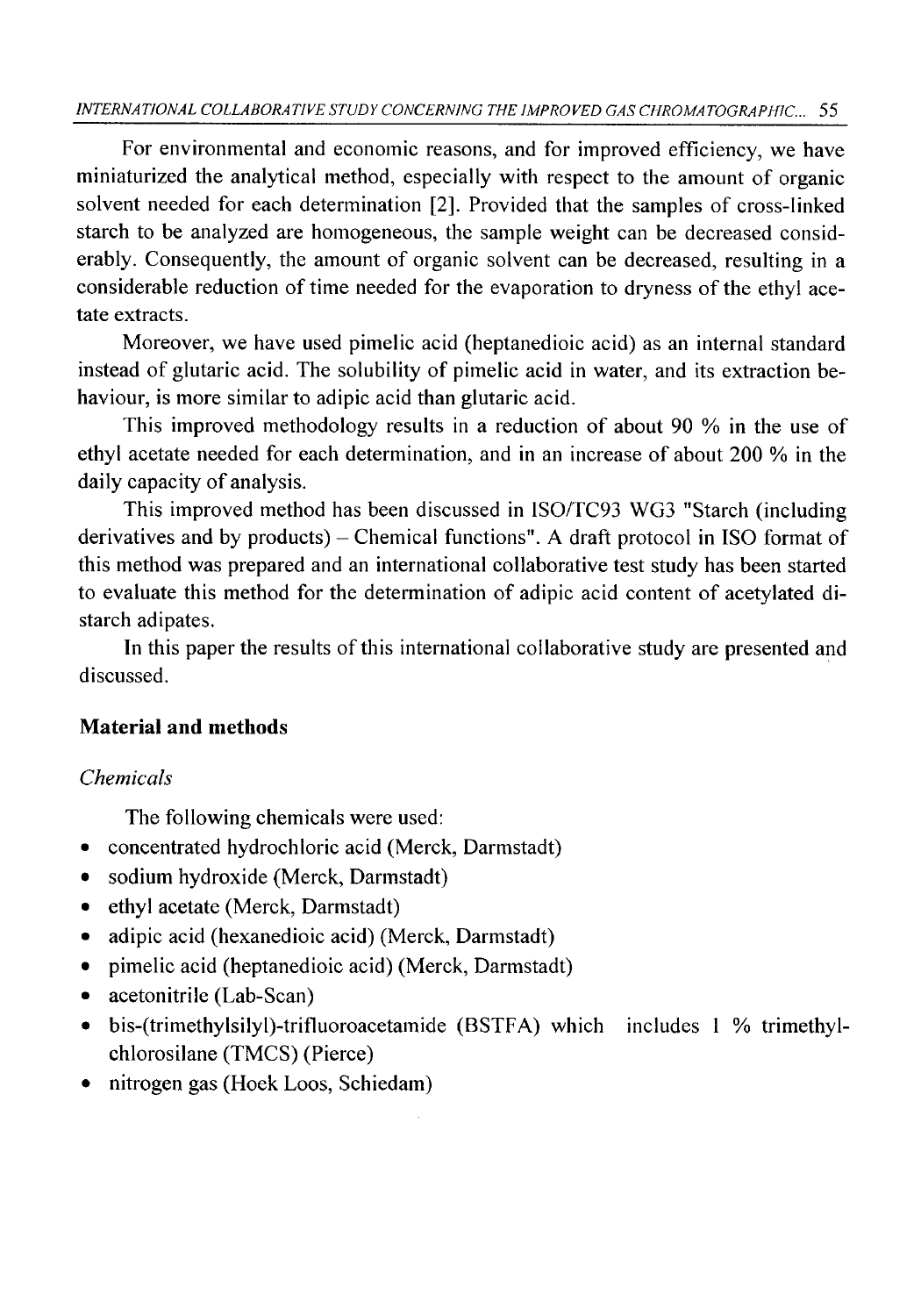## *Apparatus*

- glass reaction tubes (100 x 16 mm) with screw cap fitted with PTFE covered rubber seals were used for the saponification, the extraction, the evaporation, and the silylation of the sample, respectively, the analyte.
- rotary shaker.
- adjustable Finn pipettes  $0.1 1.0$  ml
- waterbath adjusted to 30 °C
- evaporation device, based on solvent removal with a stream of nitrogen (e.g. Pierce Reacti-Vap III)
- ultrasonic bath
- gas chromatograph, accomodating capillary columns, fitted with a flame ionisation detector, on-column injector, and a (computer) integration system. Typical chromatographic conditions are as follows:

Carlo Erba Vega gas chromatograph equipped with a cold on-column injection system, and a flame ionisation detector (temperature 300°C, hydrogen pressure 0.5 bar, air pressure 1.0 bar). The separation was performed on a WCOT fused silica CP-sil 5CB capillary column (length 50 m, internal diameter 0.32 mm, film thickness 0.12 mm) with helium as the carrier gas (pressure 0.7 bar). During the separation the temperature of the column oven was programmed as follows: after injection the temperature was kept constant at 130°C for 1 minute, then the temperature was raised at 5°C/min. up to 190°C, immediately followed by a fast temperature rise of 25°C/min. to 290°C. The temperature was kept at 290°C for 5 minutes, and then the oven was cooled down to 130°C in order to get the instrument ready for the next injection. The retention times of adipic and pimelic acid derivatives are 10.3 min. and 12.2 min. respectively.

## *Analytical Methods*

## Total adipate

Sample preparation

50 mg of the acetylated adipic cross-linked starch sample is weighed accurately in a glass reaction tube, and 1.5 ml distilled water, and 1.0 ml aqueous solution containing 0.05 mg pimelic acid/ml are added. The reaction tube is shaken to disperse the sample and 2.5 ml of 4 M sodium hydroxide solution are added. Agitation of the reaction tube is continued in order to dissolve the starch sample. The reaction tube is closed and the adipyl-starch ester bond is saponified by continuous rotating the tube with the rotary shaker during at least 5 minutes. Then 1.0 ml of concentrated hydrochloric acid is added and the mixture is homogenized. 5 ml of ethyl acetate are added, the tube is closed, and shaken vigorously for at least 1 minute to extract the adipic and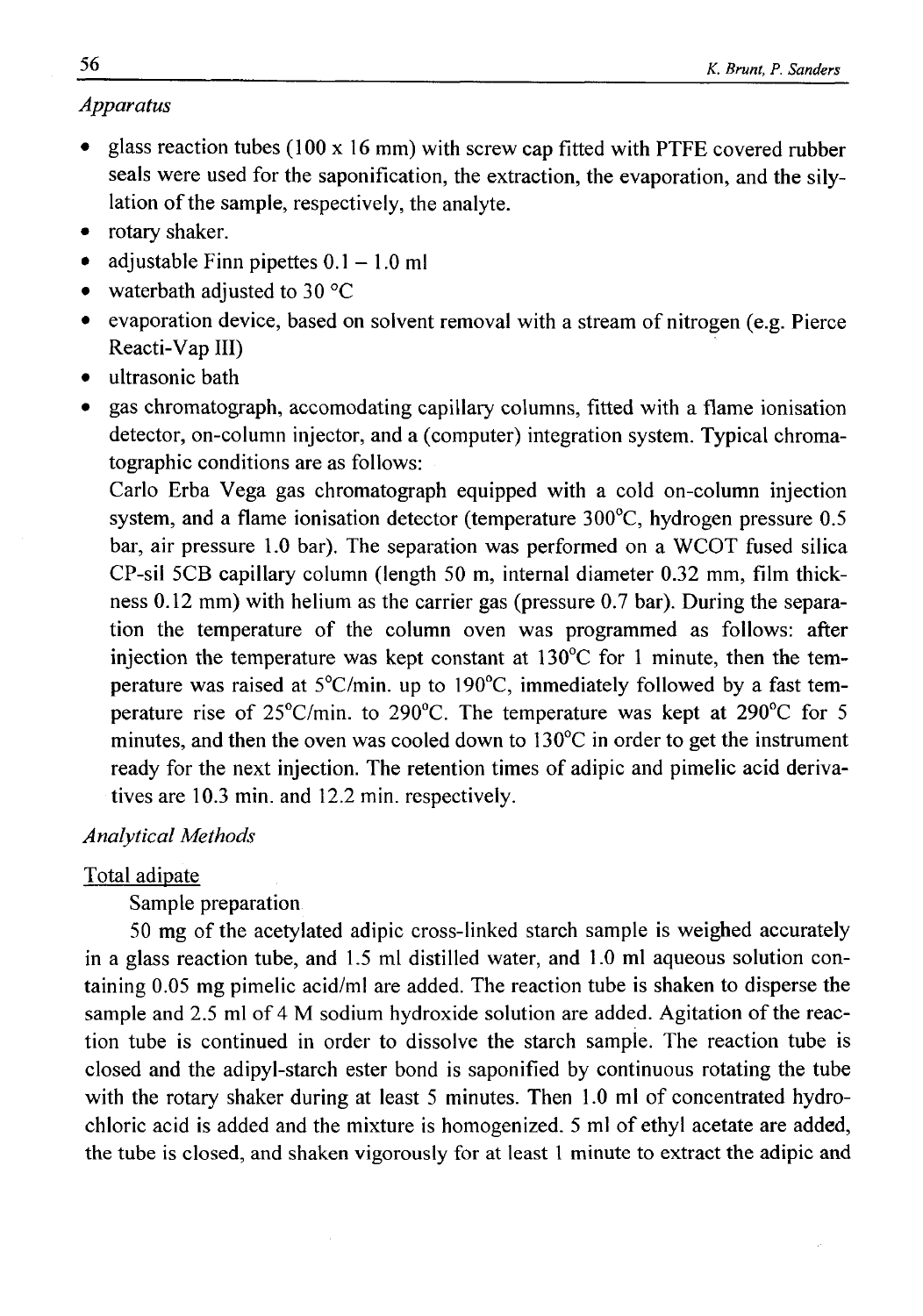## *INTERNATIONAL COLLABORATIVE STUDY CONCERNING THE IMPROVED GAS CHROMATOGRAPHIC... 51*

pimelic acid into the ethyl acetate. After phase separation the upper, ethyl acetate layer is transferred with a glass Pasteur pipette into a clean glass reaction tube. The ethyl acetate extraction of the aqueous solution is repeated three times and the ethyl acetate fractions are collected. These collected fractions are evaporated to dryness with a nitrogen stream in a Pierce Reaction-Vap Evaporator at a temperature of 30°C in a water bath. Then 0.3 ml of acetonitrile is added to the dry residue, and the reaction tube is placed in an ultrasonic bath for several minutes to dissolve the residue. 0.3 mi of BSTFA/1% TMCS solution is added, and the mixture is homogenized again in the ultrasonic bath for several minutes. After a reaction time of at least 30 minutes in a water bath at a temperature of 30°C, 0.3 ml of the reaction mixture is injected in the capillary gas chromatograph.

# **Calibration**

Four 50 mg samples of waxy corn starch are weighed into four glass reaction tubes. 1.0 ml aqueous pimelic acid solution containing 0.05 mg pimelic acid/ml is added into each tube followed by the addition of 0.25, 0.50, 0.75, and 1.00 ml aqueous adipic acid solution, containing 0.05 mg adipic acid/ml, into the respective tubes. The volume is adjusted to 2.50 ml with distilled water and the procedure as described in the sample preparation section, beginning with "The reaction tube is shaken to disperse the sample..", is carried out.

## Free adipate

# Sample preparation

100 mg of the acetylated adipic cross-linked starch sample is weighed accurately in a glass reaction tube, and 4.0 ml distilled water, and 1.0 ml aqueous solution containing 0.05 mg pimelic acid/ml are added. The tube is closed and the free adipate is extracted by agitating the closed reaction tube for 16 hours using a rotary shaker. Then the tubes are centrifugated for 5 minutes at 1100 g in a laboratory centrifuge. The clear supernatant liquid is transferred into a clean glass reaction tube and 50 ml 12 M aqueous solution hydrochloric acid and 5 ml ethyl acetate are added. The tube is closed and shaken thoroughly for 1 minute. After phase separation the upper, ethyl acetate layer is transferred with a glass Pasteur pipette into a clean glass reaction tube. The ethyl acetate is evaporated completely under a steam of nitrogen. Then the silylation and gas chromatographic determination are conducted as described for the total adipate beginning with "Then 0.3 ml of acetonitrile is added to the dry residue..". Calibration

Four 500 mg samples of waxy corn starch are weighed into four glass reaction tubes. 1.0 ml aqueous pimelic acid solution containing 0.05 mg pimelic acid/ml is added into each tube followed by the addition of 0.25, 0.50, 0.75, and 1.00 ml aqueous adipic acid solution, containing 0.05 mg adipic acid/ml, into the respective tubes. The volume is adjusted to 2.50 ml with distilled water and the procedure as described in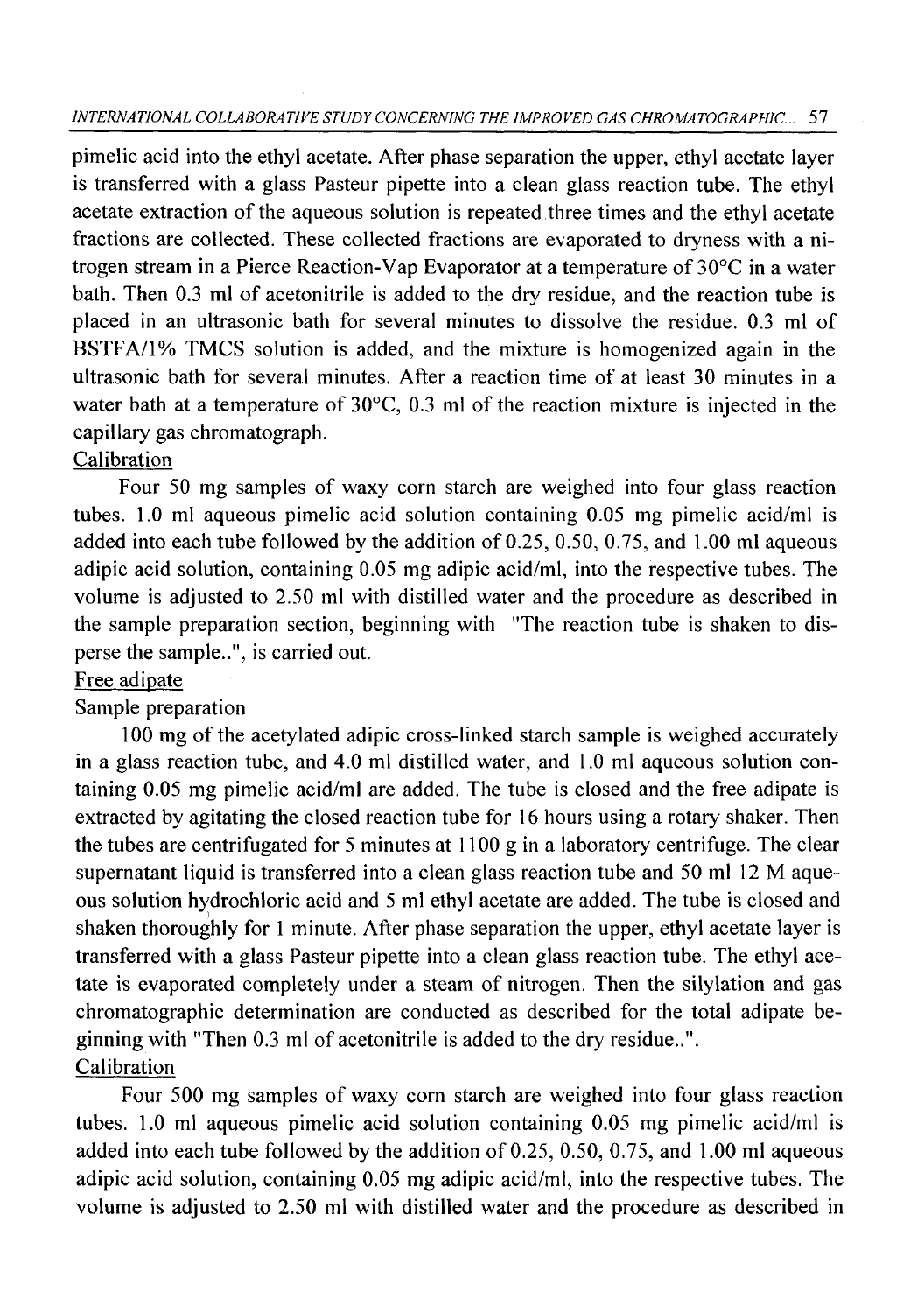the sample preparation for the determination of free adipic acid content section, beginning with "The tube is closed and the free adipate is extracted by agitating the closed reaction tube for 16 hours..", is carried out.

## Expression of results

The peak areas for the pimelic acid and the adipic acid in the prepared calibrant solutions are determined. A graph with the different amounts of adipic acid (mg) added to the waxy maize starch on the x-axis and the corresponding ratios of the area of the adipic acid peak to the pimelic acid peak on the y-axis is plotted. The best fitting curve is derived by using linear regression analysis.

For each sample analyzed, the ratio of the area of the adipic acid peak to the pimelic acid peak is calculated and the corresponding amount of adipic acid is derived from the graph.

The adipic acid content in the samples is expressed in ppm (mg/kg) of adipic acid in the dry matter of the sample. The bound adipic acid content is obtained by the difference between the total adipc acid and free adipic acid content in the sample. The dry substance content in the starch samples is determined by using the oven drying method according to ISO 1666.

## *Experimental set-up of the collaborative study*

To meet ISO requirements eleven randomly numbered samples, being five blind duplicates and a test sample of known content for practising the method, were sent to the participants of this study. For the statistical evaluation single analysis were required on each sample of the five blind duplicates. The participants were in alphabetical order: Amylum in Belgium, AVEBE in The Netherlands, Cerestar R  $\&$  D in Belgium, National Starch and Chemicals in the USA, Netherlands Institute for Carbohydrate Research TNO in The Netherlands (NIKO-TNO), Roquette Frères in France, and Zolltechnische Priifungs- und Lehranstalt in Germany. Both at Cerestar and National Starch a double set of samples have been analyzed by different persons at different days.

In accordance with resolution 35 of the 8th meeting of ISO TC93 WG3 on May 1993, the samples were analyzed according to the draft protocol entitled "Determination of adipic acid content of acetylated di-starch adipates", based on a proposal of NIKO-TNO [2]. The results were reported on the form provided together with the method.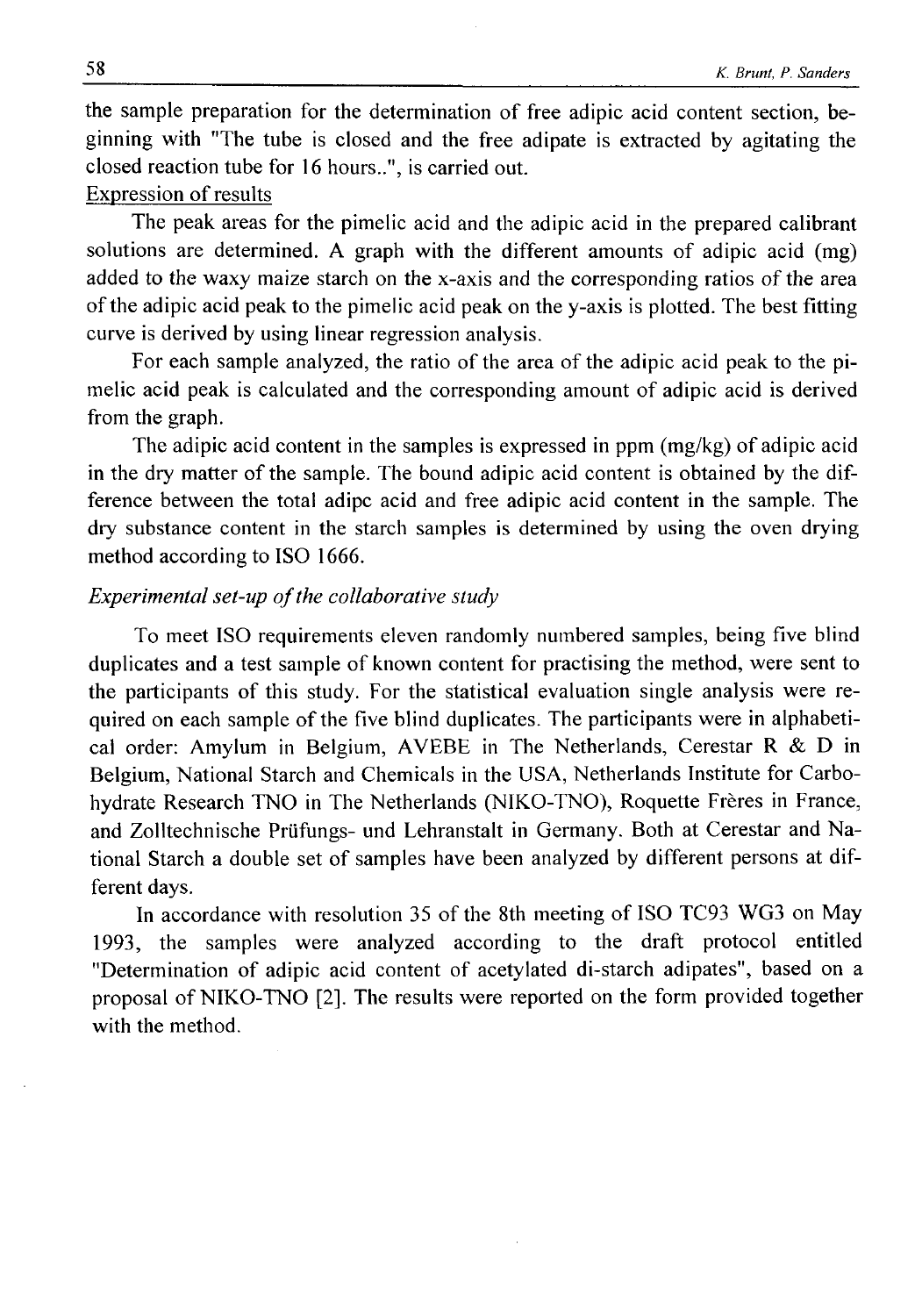## **Results and discussion**

### Determination of the total and free adipate content

As described before [2] the most laborious and time consuming steps in the analytical procedure are the extractions with ethyl acetate followed by the complete evaporation of the organic phase.

By decreasing the sample weight from the original 1 gram to just 50 mg for the determination of the total adipate content, the saponification and the extractions can be carried out in small volumes of a few ml in screw-cap glass reaction tubes.



**Fig. 1. Chromatogram of a calibration standard to which 1.00 ml adipic acid and 1.00 ml pimelic acid solution was added, measured with the typical chromatographic conditions as given in the protocol. Retention** time of the adipic acid derivative is 10.3 min. and of pimelic acid derivative 12.2 **min.**

Total extraction of the analyte and the internal standard pimelic acid into the organic phase was achieved by four successive extractions with 5 ml of ethyl acetate. Moreover by performing the extractions in closed reaction tubes placed in a rack, it is possible to do 20-30 extractions simultaneously. 27 samples can be evaporated to dryness in a nitrogen stream simultaneously by applying a Reaction-Vap Evaporator (Pierce). Then the adipic acid and the pimelic acid in the residue are dissolved in acetonitrile (instead of pyridine), derivatized with the BSTFA/TMCS reagent to form their corresponding trimethylsilyl derivatives, and then separated and quantified by capillary gas chromatography (Figure 1). A calibration graph based on standard addition of adipic acid to waxy corn starch is used for quantification.

Advantages of the improved method [2] with respect to the original method are:

- 1. increase in daily analysis capacity of about 8 samples to about 25 samples,
- 2. considerable decrease in the consumption of organic solvent per determination; instead of 300 ml, just 20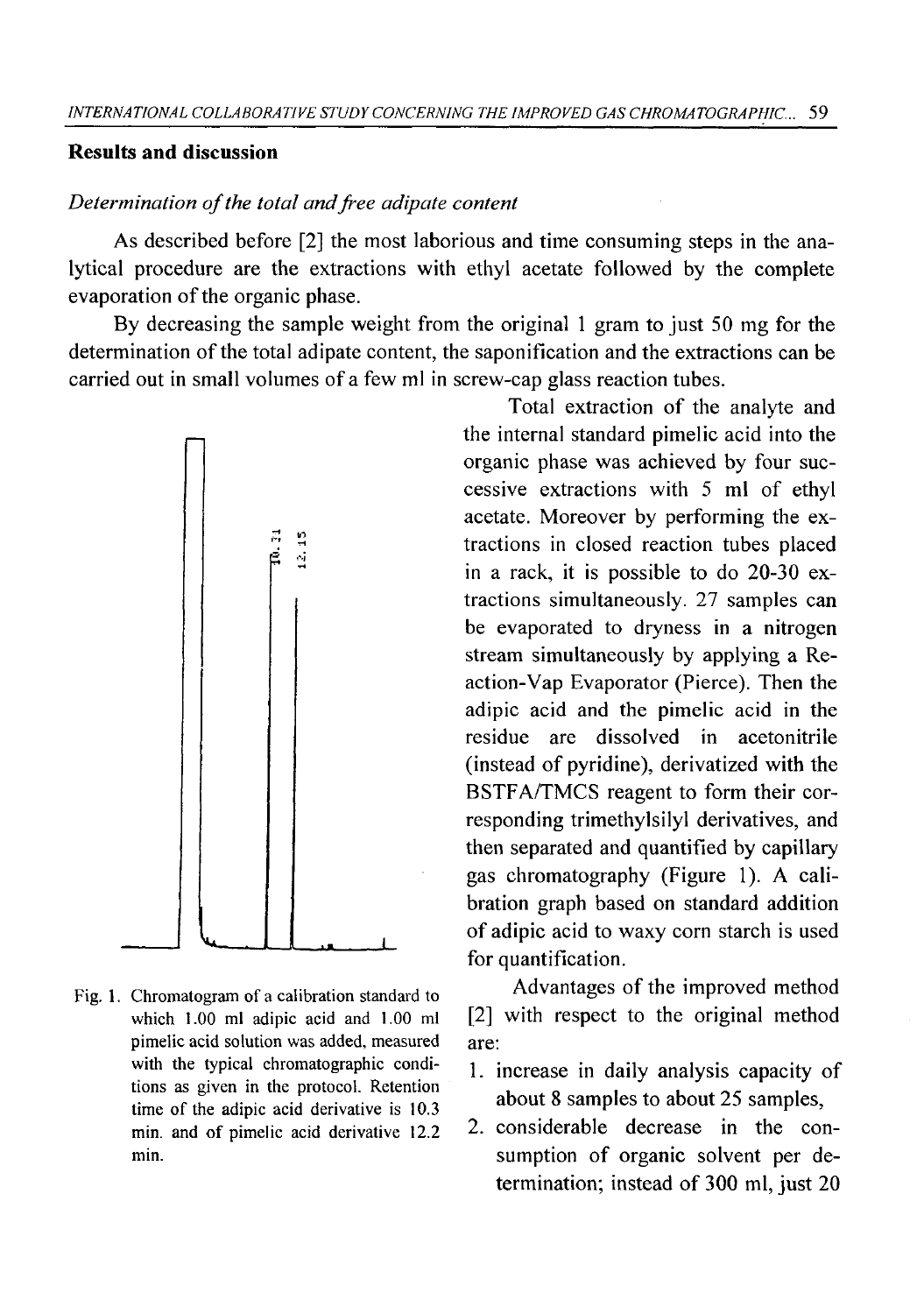| LAB nr.        | Column<br>type, length, ID<br>film thickness     | Temp. program                                                              | Injection                                 |
|----------------|--------------------------------------------------|----------------------------------------------------------------------------|-------------------------------------------|
| 1              | HP 1, 12 m, 0.2 mm<br>$0.33 \mu m$               | $1$ min. $100^{\circ}$ C<br>25 °C/min. to 250°C<br>8 min. $250^{\circ}$ C. | Gerstel CI S3,<br>cooled injection system |
| 3              | Quadrex, 15 m, 0.25 mm<br>$0.1 \mu m$            | not reported                                                               | injector 200°C                            |
| $\overline{4}$ | DB1, 30 m, 0.32 mm<br>$0.25 \mu m$               | init. $100 °C$<br>7 °C/min. to 290 °C.                                     | injector 300 °C,<br>split 50 ml/min.      |
| 5              | not reported                                     | not reported                                                               | not reported                              |
| 6              | CP-SIL 5CB, 10 m, 0.32 mm,<br>$0.12 \mu m$       | 1 min. $100 °C$<br>25 °C/min. to 290 °C.                                   | on-column                                 |
| 7              | HP 1, 5 m, $0.53$ mm,<br>$2.65 \,\mathrm{\mu m}$ | 2 min. $60 °C$<br>15 °C/min. to 300 °C<br>2 min. at $300^{\circ}$ C.       | not reported                              |
| 8              | not reported                                     | not reported                                                               | split injector<br>splitless mode          |
| 9a             | not reported                                     | not reported                                                               | not reported                              |
| 9b             | not reported                                     | not reported                                                               | not reported                              |

**Applied GC conditions by the various laboratories**

ml ethyl acetate is needed per determination,

# 3. improved repeatability.

It should be noted that, as summarized in Table 1, most participating laboratories used somewhat different GC conditions than the typical chromatographic conditions as given in the protocol. An example of such a chromatogram is given in Figure 2.

# *Total adipic acid*

The contents of total adipate in the five blind duplicate samples of acetylated adipyl cross-linked starches as measured by the participating laboratories are presented in Table 2. In this table the duplicate difference and the average duplicate value of the blind duplicates are given also. At the bottom of this table for each participating laboratory is calculated the value of the average of all data and the sum of the duplicate averages for that laboratory.

With the Dixon Q-test no outliers could be detected in these calculated averages of all data and sums of the duplicate averages for each laboratory, indicating that no severe systematic errors are present.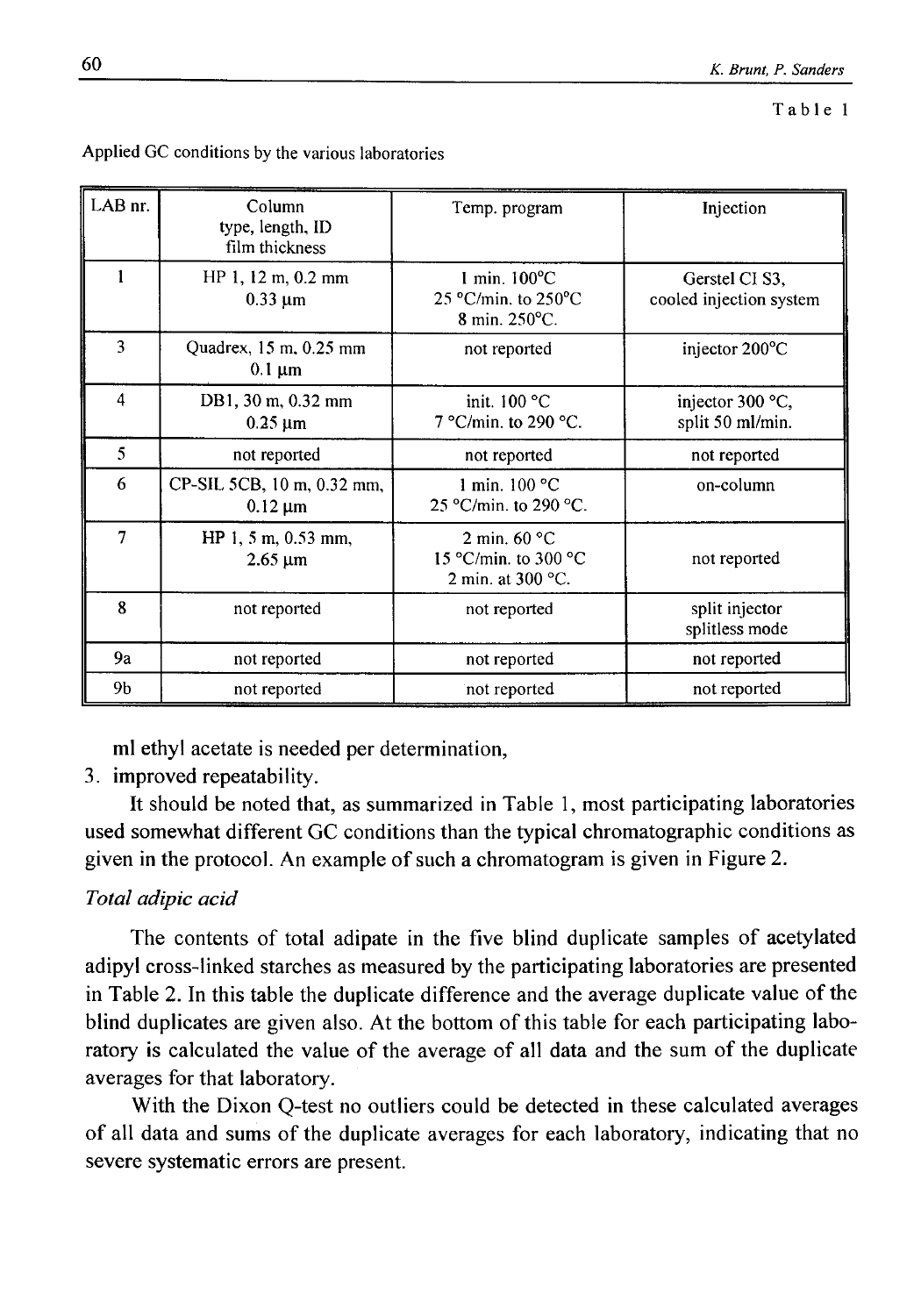

Fig. 2. Chromatogram of an acetylated adipyl cross-linked **corn starch sample, measured with a modified temperature program and 10 m column (Table 1, lab nr.** 6). Retention time of the adipic acid derivative is 3.2 min. and of pimelic acid derivative 3.7 min.

variance test ( $p = 0.05$ ) and the one-tailed Dixon Q-test were used to evaluate the within sample duplicate differences and the within sample duplicate averages of the laboratories. It appeared that the duplicate difference of the samples 545/949 of laboratory 7 and 041/551 of laboratory 8 were outliers. And by onetailed Dixon Q-test  $(p = 0.05)$ it was shown that the duplicate averages of samples 556/161 of laboratory 5 and of sample 041/551 of laboratory 8 were outliers also. Therefore these results have been rejected before further statistical evaluations were made.

The within laboratory standard deviation was calculated using the duplicate differences and is given also at the bottom of Table 2. With the Cochran maximum vari-

ance test  $(p = 0.05)$  no outliers could be detected in these within laboratory standard deviation.

The analytical results of each blind duplicate as measured by the different laboratories were statistically evaluated by one-way analysis of variances. The results of this evaluation are presented in Table 3. Of each duplicate sample (excluding the outliers) the following parameters have been calculated:

- the average measured total adipate content,
- the total standard deviation  $(S_{Tot})$  in the average,
- the within sample standard deviation  $(S_r)$ ,
- the between sample standard deviation  $(S_R)$ .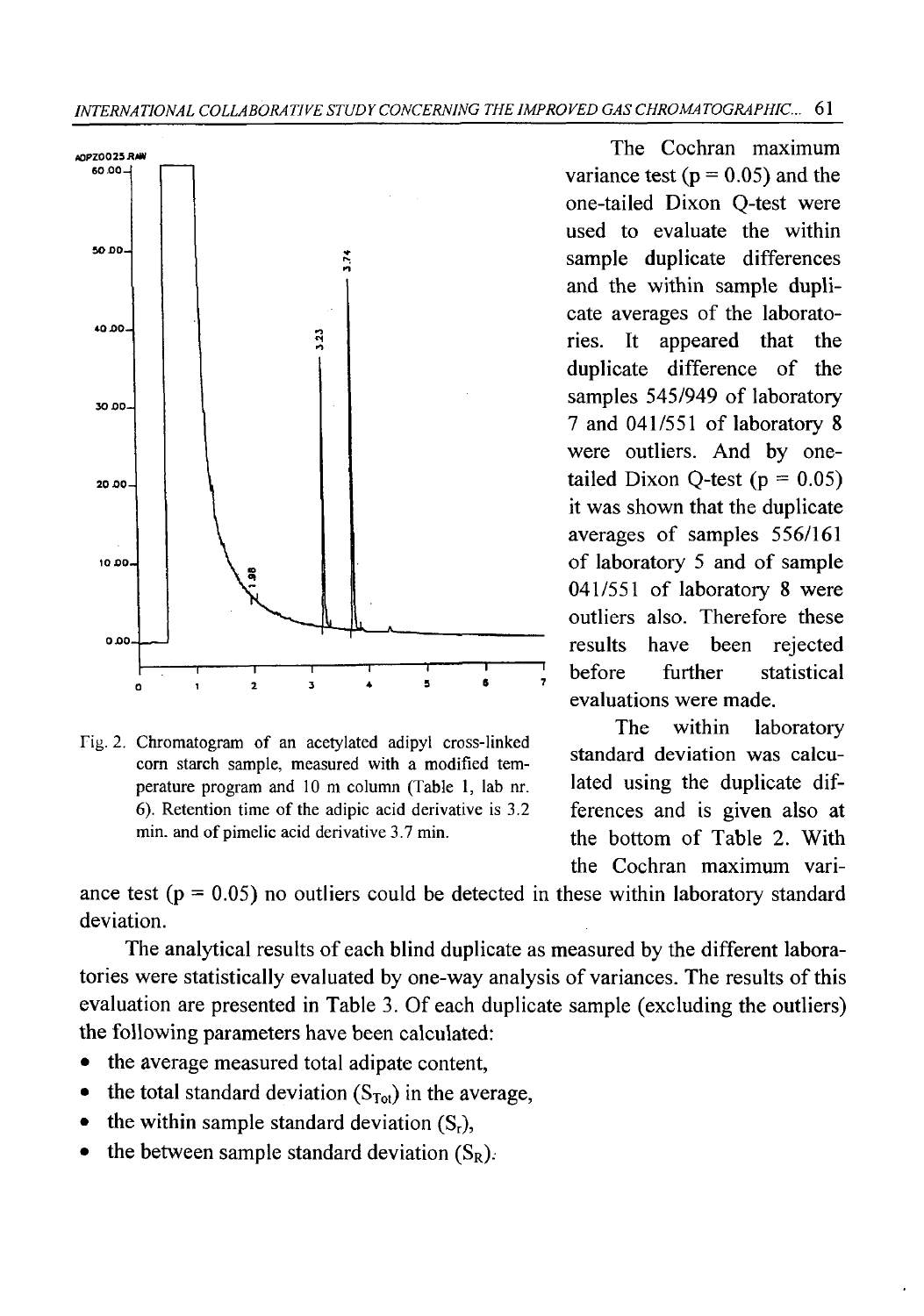| sample                                                                   |                       | Laboratory number              |                                              |                               |                          |                               |                         |                                     |                                     |                                  |
|--------------------------------------------------------------------------|-----------------------|--------------------------------|----------------------------------------------|-------------------------------|--------------------------|-------------------------------|-------------------------|-------------------------------------|-------------------------------------|----------------------------------|
|                                                                          |                       | 1                              | 3                                            | $\overline{4}$                | 5                        | 6                             | 7                       | 8                                   | 9a                                  | 9b                               |
| 557<br>664                                                               | difference<br>average | 333<br>404<br>71<br>368        | 414<br>433<br>19<br>423                      | 400<br>390<br>10<br>395       | 529<br>539<br>10<br>534  | 430<br>418<br>12<br>424       | 394<br>403<br>9<br>399  | 421<br>467<br>46<br>444             | 454<br>471<br>17<br>463             | 412<br>428<br>16<br>420          |
| 455<br>006                                                               | difference<br>average | 313<br>381<br>68<br>347        | 377<br>373<br>$\overline{\mathbf{4}}$<br>375 | 400<br>400<br>$\bf{0}$<br>400 | 435<br>410<br>25<br>423  | 399<br>399<br>$\theta$<br>399 | 370<br>358<br>12<br>364 | 326<br>369<br>43<br>348             | 422<br>421<br>1<br>422              | 386<br>404<br>18<br>395          |
| 556<br>161                                                               | difference<br>average | 631<br>572<br>59<br>602        | 633<br>656<br>23<br>645                      | 620<br>625<br>5<br>623        | 849<br>731<br>118<br>790 | 666<br>642<br>24<br>654       | 676<br>615<br>61<br>647 | 607<br>635<br>28<br>621             | 692<br>705<br>13<br>699             | 653<br>645<br>8<br>649           |
| 041<br>551                                                               | difference<br>average | 86<br>84<br>$\mathbf{2}$<br>85 | 74<br>69<br>5<br>72                          | 100<br>85<br>15<br>93         | 102<br>108<br>6<br>105   | 79<br>85<br>6<br>82           | 87<br>89<br>2<br>88     | 124<br>185<br>61<br>155             | 105<br>103<br>$\overline{2}$<br>104 | 91<br>98<br>$\overline{7}$<br>95 |
| 545<br>949                                                               | difference<br>average | 369<br>359<br>10<br>364        | 384<br>374<br>10<br>379                      | 390<br>400<br>10<br>395       | 482<br>499<br>17<br>490  | 380<br>390<br>10<br>395       | 354<br>434<br>80<br>394 | 396<br>394<br>$\overline{c}$<br>395 | 434<br>436<br>2<br>435              | 392<br>398<br>6<br>395           |
| average all data<br>sum average data<br>within lab standard<br>deviation |                       | 353<br>1766<br>36              | 379<br>1894<br>10                            | 381<br>1905<br>8              | 468<br>2342<br>$12^{a}$  | 389<br>1944<br>9              | 378<br>1890<br>$22^{b}$ | 392<br>1962<br>$24^{\circ}$         | 424<br>2122<br>7                    | 391<br>1954<br>9                 |

Measured content of total adipate (in ppm adipic acid) in the five blind duplicate samples of acetylated **adipyl cross-linked starches**

**a) excluding outlying data laboratory 5,**

**b) excluding outlying data laboratory 7,**

**c) excluding outlying data laboratory 8.**

The overall total, within laboratory, and between laboratory standard deviations have been calculated by pooling the respective standard deviations of the duplicates. The results are given at the bottom of Table 3.

According to ISO 5725 the repeatability  $(r)$  and the reproducibility  $(R)$  can be calculated by multiplying both the corresponding pooled within laboratory standard deviation and the pooled between laboratory standard deviation by a factor 2.8. Thus this collaborative study results for the total adipate determination in a repeatability  $r =$ 50 ppm and the reproducibility  $R = 90$  ppm adipic acid.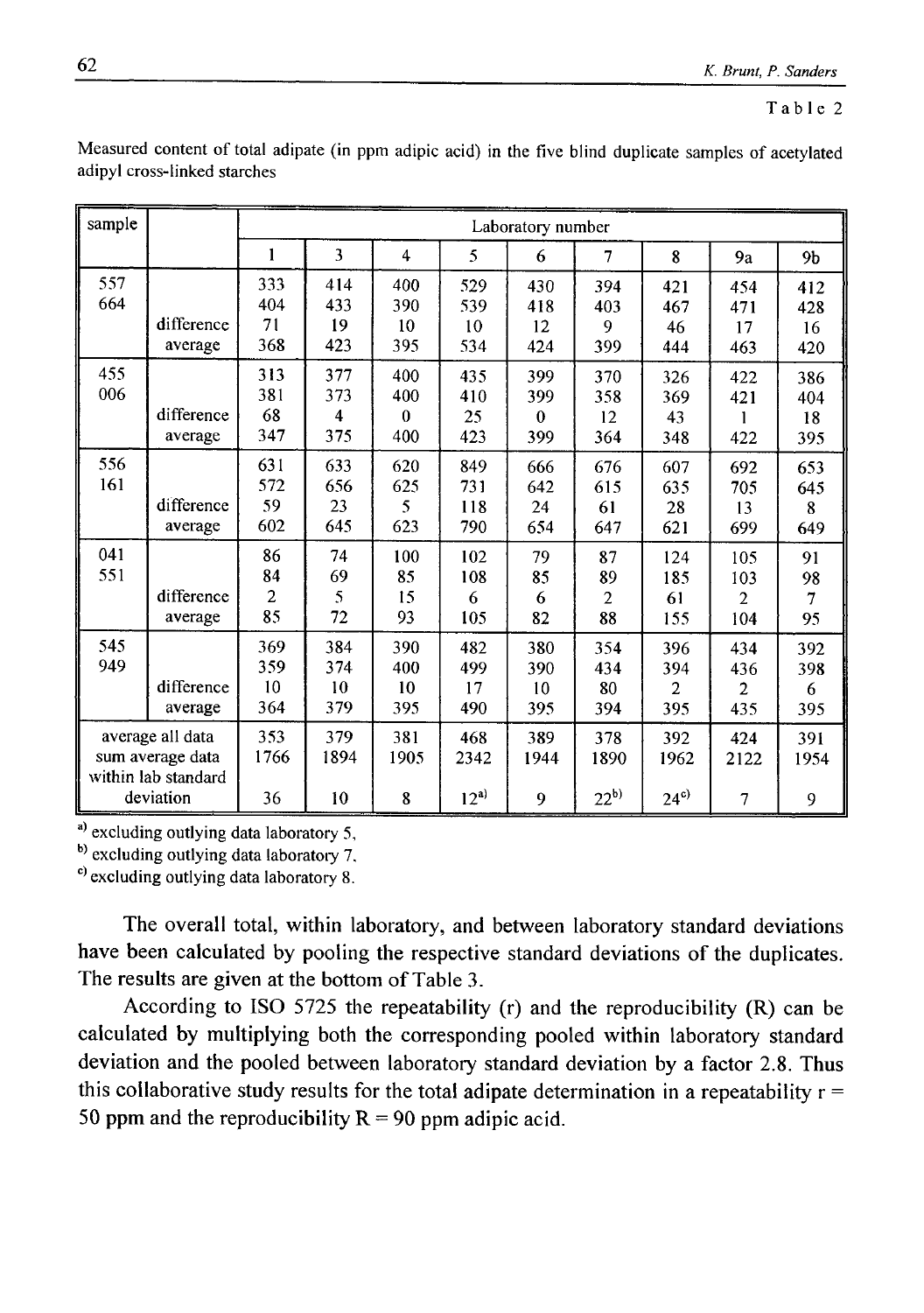| Sample dupli-<br>cate | outlying laboratory       | average | $S_{Tot}$ | S, | $\mathrm{S_{R}}$ |
|-----------------------|---------------------------|---------|-----------|----|------------------|
| 557/664               |                           | 430     | 50        | 22 | 45               |
| 455/006               |                           | 386     | 32        | 21 | 25               |
| 556/161               |                           | 642     | 34        | 24 | 23               |
| 041/551               |                           | 90      |           |    | 12               |
| 549/949               |                           | 405     | 40        |    | 40               |
|                       | Pooled Standard Deviation |         | 36        | 18 | 32               |

**Statistical evaluation of the data of Table 1** 

## *The free adipic acid content*

The contents of the free adipic acid in the five blind duplicate samples of acetylated adipyl cross-linked starches as measured by the participating laboratories are presented in Table 4.

Just as in Table 2, also the duplicate differences and the average duplicate values of each blind duplicate for all the laboratories are given. The average of all data and the sum of the duplicate averages for the individual laboratories are given at the bottom of Table 4. The Cochran maximum variance test and the one-tailed Dixon Q-test were used to evaluate the within sample duplicate differences and the within sample duplicate averages of the laboratories. The duplicate difference of sample 545/949 of laboratory 8 appeared to be an outlier ( $p = 0.05$ ) and the duplicate average values of the samples 557/664, 556/161, and 545/949 of laboratory 5 are outliers. Although the within laboratory standard deviation of laboratory 5 is very good, the duplicate averages are systematically much too high. This is clearly demonstrated by the values of the average of all data and the sum of the duplicate averages as listed at the bottom of Table 4. Looking at the analytical data of laboratory 7, it has to be concluded that these data are systematically much too low. Possibly a dilution error of a factor 2 has been made.

The within laboratory standard deviation was calculated by using the duplicate differences and is given at the bottom of Table 4 also. With Cochran maximum variance test ( $p = 0.05$ ) no outliers in these within laboratory standard deviation could be detected.

For the above mentioned reasons all the analytical results of laboratory 5 and 7 were rejected just as duplicate 545/949 of laboratory 8. Also the analytical results of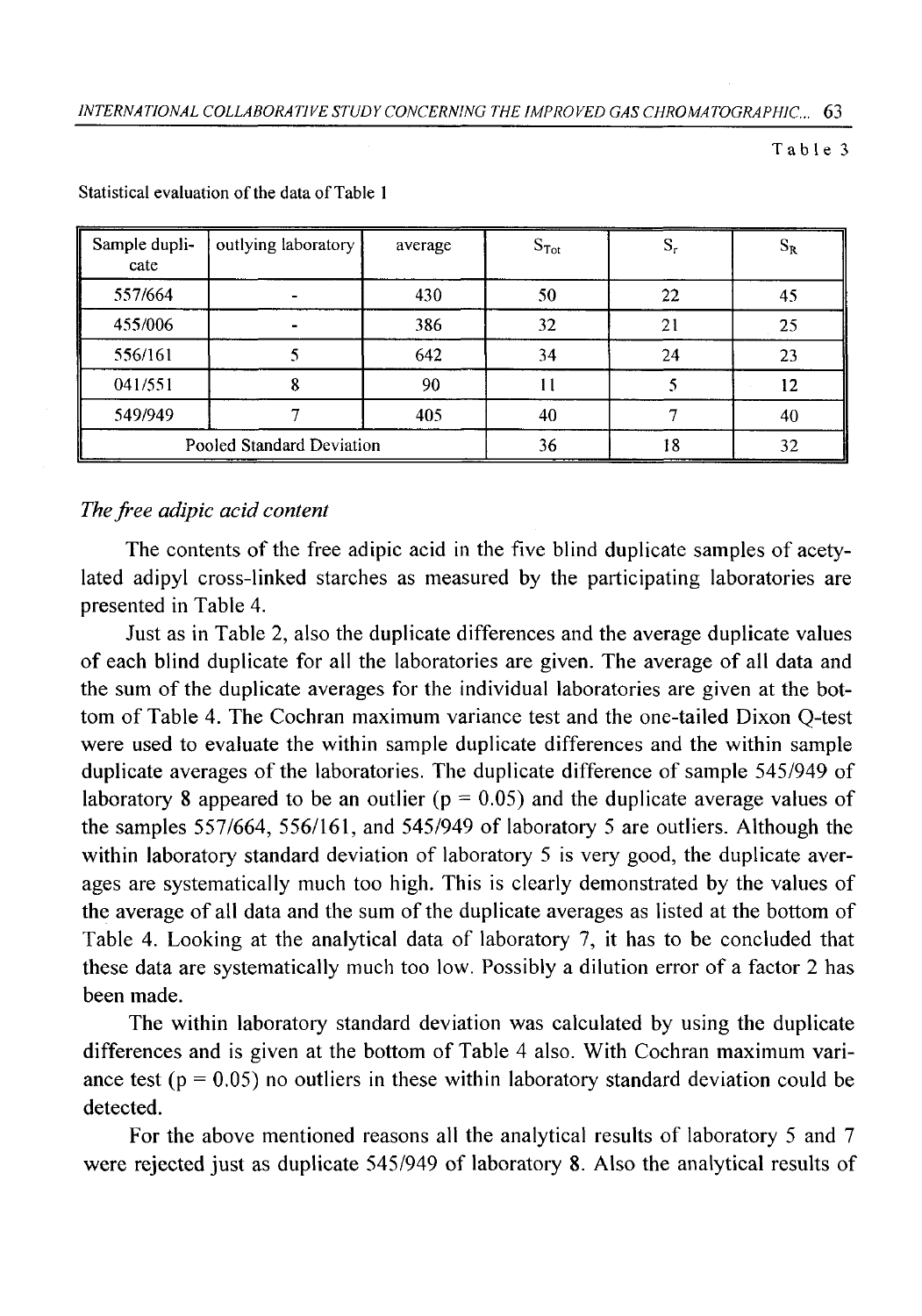| sample                                                                   |                       | Laboratory number                |                         |                                |                                  |                            |                                  |                                  |                                |                                    |
|--------------------------------------------------------------------------|-----------------------|----------------------------------|-------------------------|--------------------------------|----------------------------------|----------------------------|----------------------------------|----------------------------------|--------------------------------|------------------------------------|
|                                                                          |                       | 1                                | 3                       | $\overline{\bf{4}}$            | 5                                | 6                          | 7                                | 8                                | 9a                             | 9 <sub>b</sub>                     |
| 557<br>664                                                               | difference<br>average | 26<br>35<br>9<br>31              | 43<br>32<br>11<br>38    | 35<br>35<br>$\mathbf{0}$<br>35 | 56<br>56<br>$\theta$<br>56       | 32<br>33<br>1<br>33        | 17<br>17<br>$\mathbf{0}$<br>17   | 29<br>27<br>$\overline{2}$<br>28 | 21<br>21<br>$\mathbf 0$<br>21  | 37<br>37<br>$\boldsymbol{0}$<br>37 |
| 455<br>006                                                               | difference<br>average | 110<br>110<br>$\theta$<br>110    | 120<br>102<br>18<br>111 | 110<br>100<br>10<br>105        | 164<br>169<br>5<br>167           | 104<br>110<br>6<br>107     | 60<br>58<br>$\overline{c}$<br>59 | 120<br>113<br>7<br>117           | 80<br>91<br>11<br>86           | 126<br>125<br>1<br>126             |
| 556<br>161                                                               | difference<br>average | 10<br>14<br>$\overline{4}$<br>12 | 18<br>19<br>19          | 20<br>20<br>$\theta$<br>20     | 31<br>29<br>$\overline{2}$<br>30 | 19<br>19<br>$\theta$<br>19 | 10<br>10<br>$\bf{0}$<br>10       | 15<br>20<br>5<br>18              | 14<br>13<br>1<br>14            | 17<br>22<br>5<br>19                |
| 041<br>551                                                               | difference<br>average | 10<br>14<br>4<br>12              | 17<br>10<br>7<br>14     | 15<br>20<br>5<br>18            | 26<br>28<br>$\overline{2}$<br>27 | 16<br>17<br>1<br>17        | 8<br>8<br>$\mathbf 0$<br>8       | 9<br>11<br>$\overline{2}$<br>10  | 10<br>10<br>$\mathbf{0}$<br>10 | 17<br>17<br>$\boldsymbol{0}$<br>17 |
| 545<br>949                                                               | difference<br>average | 98<br>93<br>5<br>96              | 110<br>104<br>6<br>107  | 105<br>100<br>5<br>103         | 154<br>153<br>1<br>154           | 103<br>102<br>1<br>103     | 53<br>54<br>$\mathbf{1}$<br>54   | 101<br>83<br>18<br>92            | 66<br>63<br>3<br>65            | 121<br>120<br>$\mathbf{1}$<br>121  |
| average all data<br>sum average data<br>within lab standard<br>deviation |                       | 52<br>260<br>3.7                 | 58<br>288<br>7.3        | 56<br>280<br>3.9               | 87<br>433<br>1.8                 | 56<br>278<br>2.0           | 30<br>148<br>0.7                 | 53<br>264<br>$3.2^{a}$           | 39<br>195<br>3.6               | 64<br>319<br>1.6                   |

Measured content of free adipic acid in the five blind duplicate samples of acetylated adipyl cross linked **starches**

**a) excluding outlying data laboratory 8**

laboratory 9a seem systematically too low. Statistically it is on the edge of significance. Therefore these data are given the beniflt of the doubt.

The analytical results of each blind duplicate as measured by the different laboratories were statistically evaluated by one-way analysis of variances. The results of this evaluation are presented in Table 5.

Of each duplicate sample (excluding the outliers) the following parameters have been calculated:

- the average measured total adipate content,
- the total standard deviation  $(S<sub>Tot</sub>)$  in the average,
- the within sample standard deviation  $(S_r)$ ,
- the between sample standard deviation  $(S_R)$ .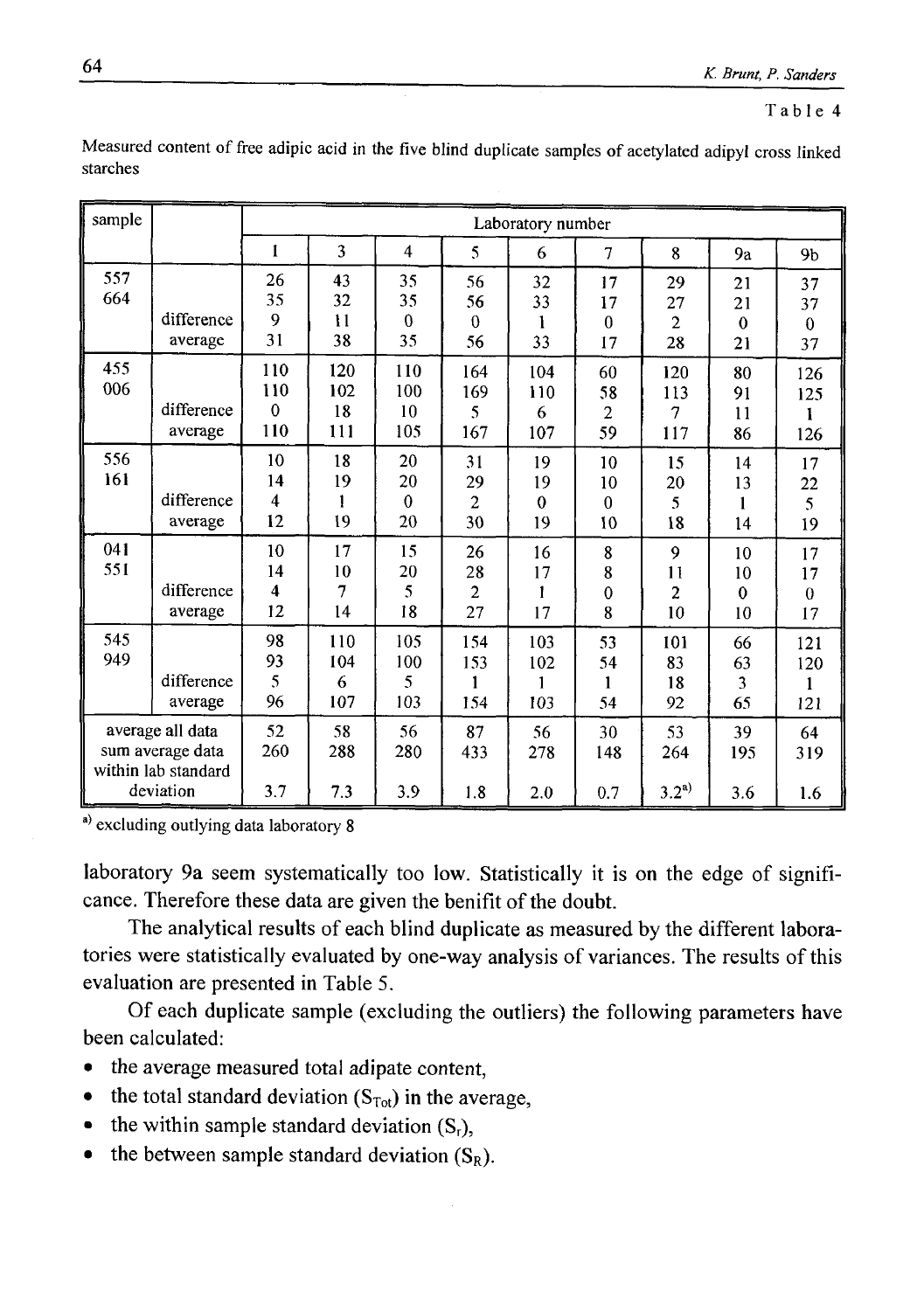| Sample dupli-<br>cate | outlying laboratory       | average | $S_{\text{Tot}}$ | S,  | $S_R$ |
|-----------------------|---------------------------|---------|------------------|-----|-------|
| 557/664               | 5, 7                      | 31.6    | 6.4              | 3.8 | 5.1   |
| 455/006               | 5, 7                      | 108.6   | 13.2             | 6.7 | 11.3  |
| 556/161               | 5, 7                      | 17.1    | 3.5              | 2.2 | 2.7   |
| 041/551               | 5, 7                      | 13.8    | 3.7              | 2.6 | 2.7   |
| 549/949               | 5, 7, 8                   | 98.8    | 18.8             | 5.5 | 18.6  |
|                       | Pooled Standard Deviation |         | 10.5             | 4.5 | 18.6  |

**Statistical evaluation of the data of Table 3** 

The overall total, within laboratory, and between laboratory standard deviations are calculated by pooling the respective standard deviations of the duplicates. The results are given at the bottom of Table 5.

According to ISO 5725 the repeatability (r) and the reproducibility (R) can be calculated by multiplying the corresponding pooled within laboratory standard deviation and the pooled between laboratory standard deviation both by a factor 2.8.

Thus, this collaborative study results for the free adipic acid determination in a repeatability  $r = 12.6$  ppm and the reproducibility  $R = 27.2$  ppm adipic acid.

Considering the fact that most participating laboratories used somewhat different GC conditions than the typical chromatographic conditions as given in Table 1 and that they had no experience with the applied method, the results are very promising.

#### **REFERENCES**

- **[1] Mitchell G.A., Vanderbist M.J., Meert F.F.: J. Assoc. Off. Anal. Chem., 65, 1982, 238-240.**
- [2] Brunt K., Sanders P., Starch/Stärke 1994, 46, 255-259.

### **MIĘDZYNARODOWA W SPÓŁPRACA PRZY ULEPSZONYM OZNACZANIU ADYPINIANU W SKROBI METODĄ CHROMATOGRAFII GAZOWEJ**

#### **Streszczenie**

**Międzynarodowa współpraca pozwala ocenić wartość roboczego protokołu w formacie ISO ulep**szonego oznaczania metodą chromatografii gazowej całkowitego i wolnego adypinianu w acetylowanych **skrobiach sieciowanych łańcuchem adipylowym. Ulepszenia metody pozwalają dziesięciokrotnie zmniejszyć ilość organicznego rozpuszczalnika stosowanego w oznaczeniach i trzykrotnie zwiększyć dzienną ilość oznaczeń.**